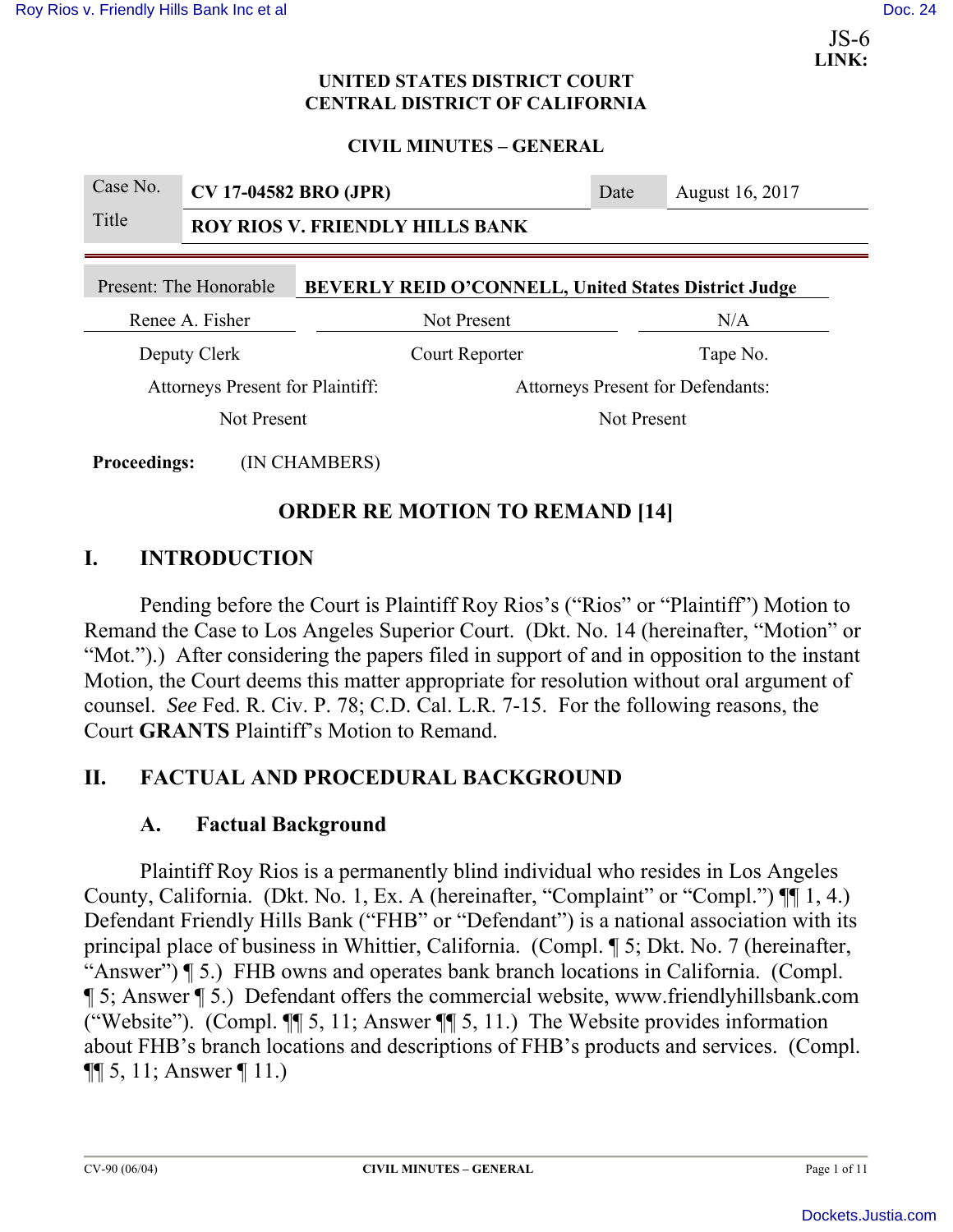#### **CIVIL MINUTES – GENERAL**

|       | Case No. CV 17-04582 BRO (JPR)         | Date | August 16, 2017 |
|-------|----------------------------------------|------|-----------------|
| Title | <b>ROY RIOS V. FRIENDLY HILLS BANK</b> |      |                 |

Rios requires screen-reading software to read website content and access the internet. (Compl. ¶ 1.) Rios alleges that the Website contained access barriers that deprived him of the full use and enjoyment of the facilities and services the Website offered. (Compl. ¶¶ 4, 12.) More specifically, Rios avers that the Website's access barriers included: (1) "missing [a]lternative [t]ext" which "prevent[ed] screen readers from accurately vocalizing a description of the graphics; (2) "[e]mpty links that contain no text causing the function or purpose of the link to not be presented to the user," which "can introduce confusion for keyboard and screen reader users"; (3) "[r]edundant [l]inks where adjacent links go to the same URL address which results in additional navigation and repetition for keyboard and screen reader users"; and, (4) "[m]issing form labels which presents a problem because if a form control does not have a properly associated text label, the function or purpose of that form control may not be presented to screen reader users." (Compl. ¶ 14.)

Rios brings the instant Action pursuant to the Unruh Civil Rights Act (hereinafter, "Unruh Act"), Cal. Civ. Code § 51. (Compl. ¶¶ 17–22.) Rios alleges that FHB's conduct violated the Americans with Disabilities Act ("ADA"), 42 U.S.C. § 12101 *et seq.*, which constituted a violation of the Unruh Act. (Compl. ¶ 21).

### **B. Procedural Background**

Plaintiff filed the instant Action in the Superior Court of the State of California in Los Angeles County ("Superior Court") on May 26, 2017. (*See* Compl.) On June 21, 2017, Defendant removed the Action to this Court pursuant to 28 U.S.C. § 1441. (Dkt. No. 1 (hereinafter, "Removal") at 2.) Defendant answered the Complaint on June 22, 2017. (Answer.) On July 21, 2017, Plaintiff moved to remand the Action to the Superior Court for lack of subject matter jurisdiction. (Mot.) Plaintiff attached a Request for Judicial Notice to his Motion. (*See* Dkt. No. 14-1 ("RJN").) Defendant opposed the Motion and objected to Plaintiff's RJN on July 31,  $2017<sup>1</sup>$  (Dkt. No. 15 (hereinafter,

<sup>&</sup>lt;sup>1</sup> Defendant filed its opposition to the Motion in four parts, docket numbers 15-18, where numbers 17 and 18 are identical except number 18 included a title page and was filed a day later on August 1, 2017. Defendant also filed two short errata to its opposition on August 1, 2017. The Court acknowledges all of the filed documents but references only docket number 15, the principal opposition filing, for convenience. The Court particularly notes that the errata corrected "Thurston" to "Rios," an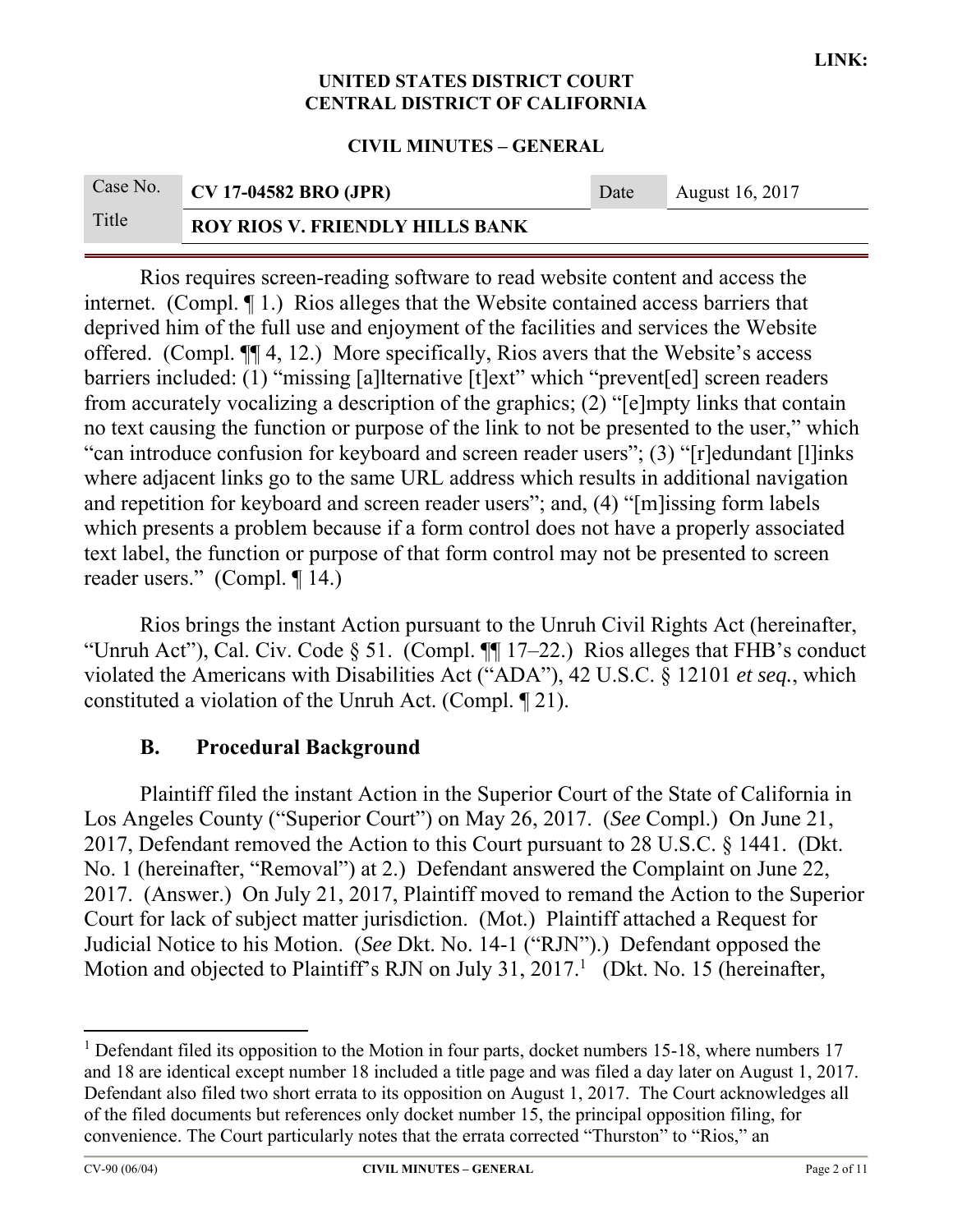**CIVIL MINUTES – GENERAL** 

|       | Case No. CV 17-04582 BRO (JPR)         | Date | August 16, 2017 |
|-------|----------------------------------------|------|-----------------|
| Title | <b>ROY RIOS V. FRIENDLY HILLS BANK</b> |      |                 |

"Opposition" or "Opp'n").) On August 7, 2017, Plaintiff replied to the Opposition. (Dkt. No. 23 (hereinafter, "Reply").)

## **III. JUDICIAL NOTICE**

 Plaintiff seeks judicial notice of (1) Judge Kronstadt's February 23, 2017 opinion in *Cheryl Thurston v. Toys R Us, Inc.*, No. 5:16-CV-02672-JAK-AGR, (C.D. Cal. February 23, 2017), and, (2) Judge Hatter's May 19, 2017 opinion in *Cheryl Thurston v. Omni Hotels Management Corporation*, No. 16-CV-02596-TJH-KK. (*See* RJN; Dkt. No. 18-2, Exs. A, B.)

A court may properly take judicial notice of: (1) material which is included as part of the complaint or relied upon by the complaint; and (2) matters in the public record. *See Marder v. Lopez*, 450 F.3d 445, 448 (9th Cir. 2006); *Lee v. City of Los Angeles*, 250 F.3d 668, 688–89 (9th Cir. 2001); *see also Yumul v. Smart Balance, Inc.*, 733 F. Supp. 2d 1134, 1137 (C.D. Cal. 2010) (holding that a court may "consider documents that are incorporated by reference but not physically attached to the complaint if they are central to the plaintiff's claim and no party questions their authenticity"). A court "must take judicial notice if a party requests it and the court is supplied with the necessary information." *See* Fed. R. Evid. 201(c)(2); *In re Icenhower*, 755 F.3d 1130, 1142 (9th Cir. 2014). The court "may take notice of proceedings in other courts, both within and without the federal judicial system, if those proceedings have a direct relation to matters at issue." *U.S. ex rel. Robinson Rancheria Citizens Council v. Borneo, Inc.*, 971 F.2d 244, 248 (9th Cir. 1992) (citation omitted). Plaintiff fails to explain how, if at all, either the February 23, 2017 order and proceedings before Judge Kronstadt or the May 19, 2017 order and proceedings before Judge Hatter are relevant to the matters at issue here. (*See* RJN.) Accordingly, while the items may the proper subject of judicial notice, they are not relevant to this case. Therefore, the Court **DENIES** Plaintiff's RJN.

understandable mistake since the present filing is a near duplicate to Mr. Hawes' opposition filed in an almost identical case, *Chery Thurston v. Chino Commercial Bank, N.A.*, 5:17-CV-01078-BRO-JC.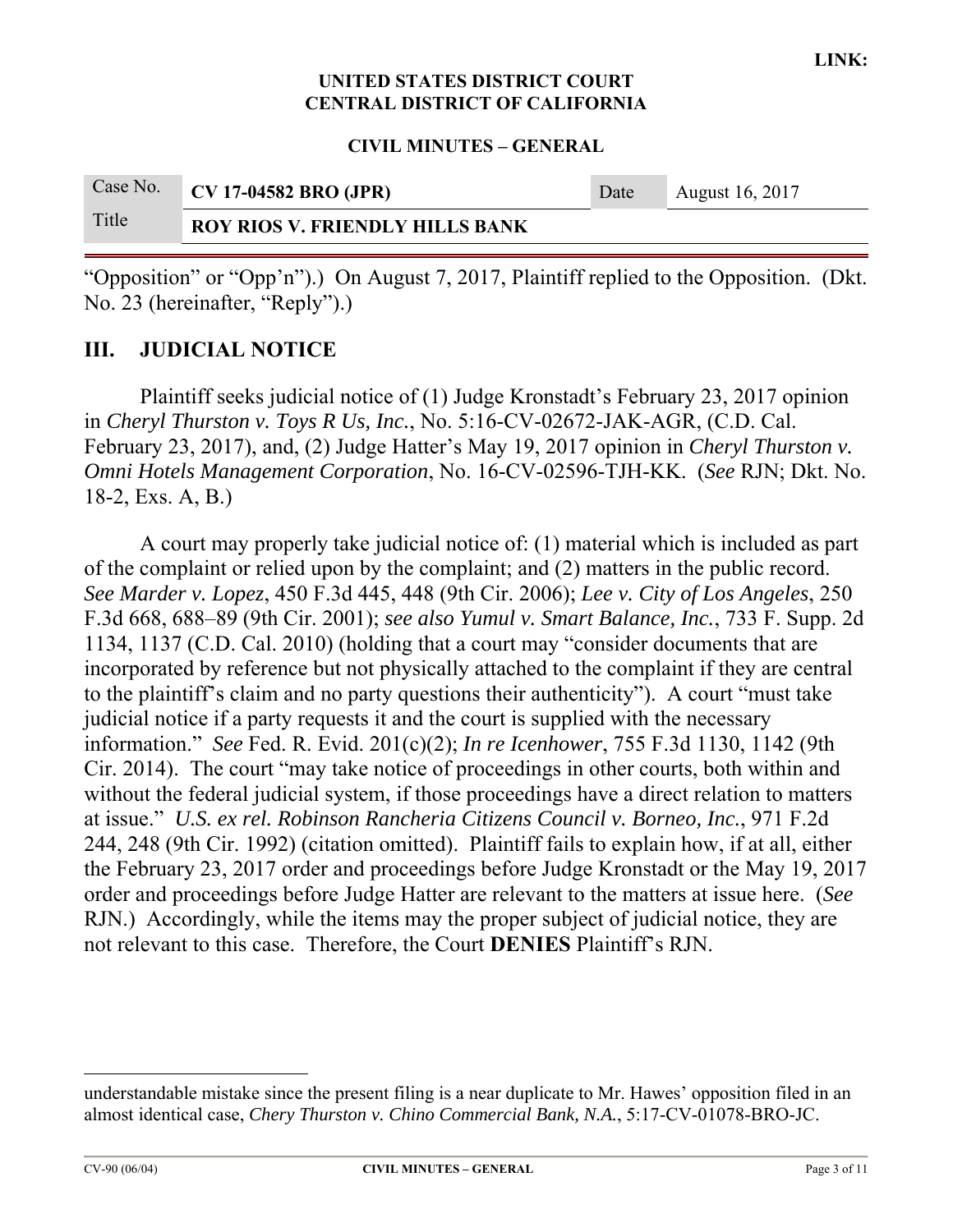#### **CIVIL MINUTES – GENERAL**

|       | Case No. CV 17-04582 BRO (JPR)         | Date | August 16, 2017 |
|-------|----------------------------------------|------|-----------------|
| Title | <b>ROY RIOS V. FRIENDLY HILLS BANK</b> |      |                 |

### **IV. LEGAL STANDARD**

Federal courts are of limited jurisdiction and possess only that jurisdiction which is authorized by either the Constitution or federal statute. *Kokkonen v. Guardian Life Ins. Co. of Am.*, 511 U.S. 375, 377 (1994). Under 28 U.S.C. § 1331, federal courts have jurisdiction over "all civil actions arising under the Constitution, laws, or treaties of the United States." 28 U.S.C. § 1331. A case "arises under" federal law if a plaintiff's "well-pleaded complaint establishes either that federal law creates the cause of action" or that the plaintiff's "right to relief under state law requires resolution of a substantial question of federal law in dispute between the parties." *Franchise Tax Bd. v. Constr. Laborers Vacation Trust for S. Cal.*, 463 U.S. 1, 13 (1983). 28 U.S.C. § 1441(a) provides that a civil action may be removed to the district court only if the district court has original jurisdiction over the issues alleged in the state court complaint. Thus, removal is proper only if the district court has original jurisdiction over the issues alleged in the state court complaint.

Pursuant to 28 U.S.C. § 1332(a)(1), a federal district court has jurisdiction over "all civil actions where the matter in controversy exceeds the sum or value of \$75,000, exclusive of interest and costs," and the dispute is between citizens of different states. The Supreme Court has interpreted § 1332 to require "complete diversity of citizenship," meaning each plaintiff must be diverse from each defendant. *Caterpillar Inc. v. Lewis*, 519 U.S. 61, 67–68 (1996). If a matter is removable solely on the basis of diversity jurisdiction under § 1332, it may not be removed if any properly joined and served defendant is a citizen of the forum state. *See* 28 U.S.C. § 1441(b)(2).

In determining whether removal in a given case is proper, a court should "strictly construe the removal statute against removal jurisdiction." *Gaus v. Miles, Inc.*, 980 F.2d 564, 566 (9th Cir. 1992). "Federal jurisdiction must be rejected if there is any doubt as to the right of removal in the first instance." *Id.* The removing party, therefore, bears a heavy burden to rebut the presumption against removal. *See id.* "[T]he court resolves all ambiguity in favor of remand to state court." *Hunter v. Philip Morris USA*, 582 F.3d 1039, 1042 (9th Cir. 2009) (citing *Gaus*, 980 F.2d at 566).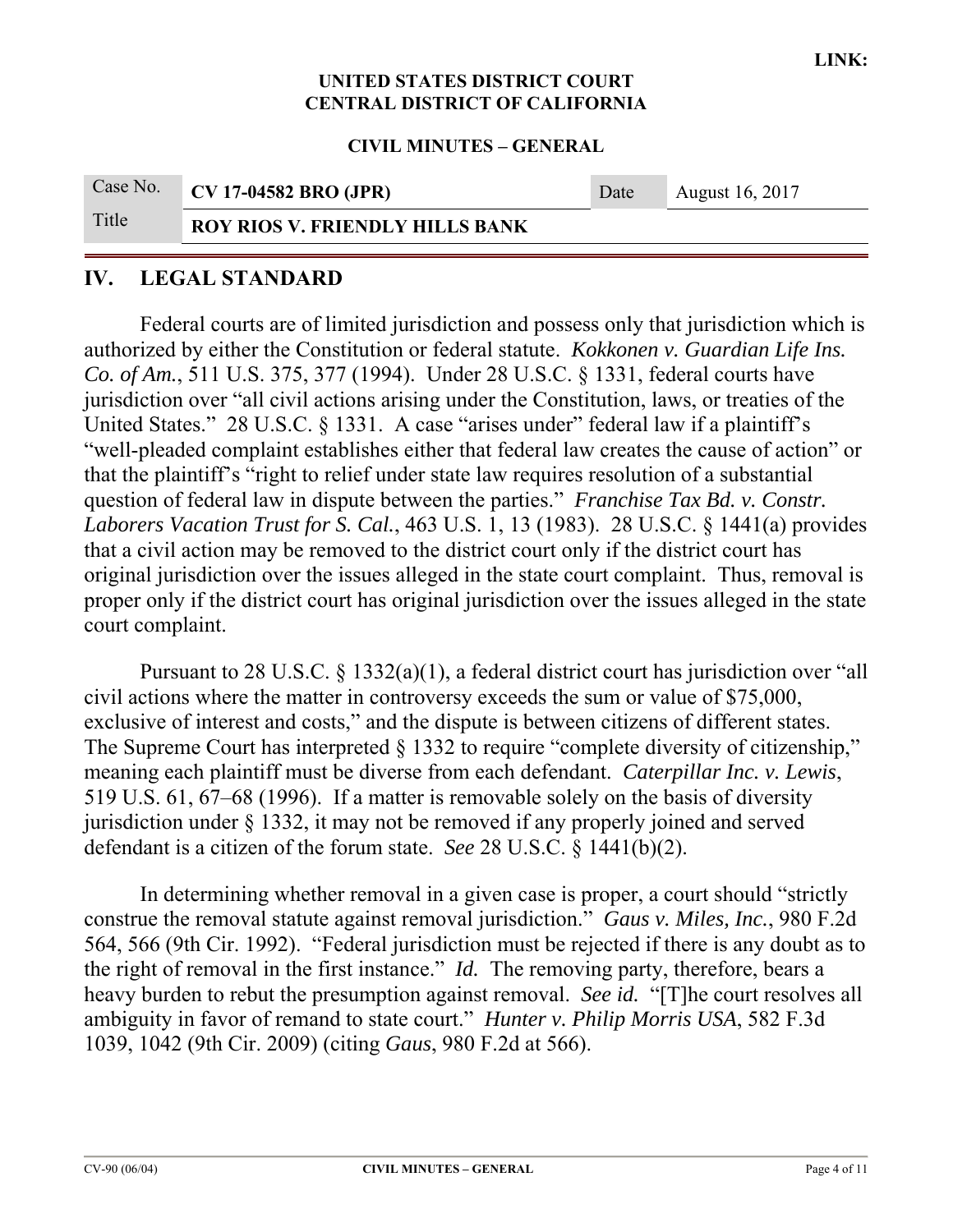### **CIVIL MINUTES – GENERAL**

|       | Case No. CV 17-04582 BRO (JPR)         | Date | August 16, 2017 |
|-------|----------------------------------------|------|-----------------|
| Title | <b>ROY RIOS V. FRIENDLY HILLS BANK</b> |      |                 |

## **V. DISCUSSION**

Defendant claims removal was proper because this Action: (1) arises under the laws of the Constitution<sup>2</sup>, (*see* Removal  $\P$  4; Opp'n at 6–13 (raising issues of the Commerce Clause, U.S. Const. art. I, § 8, cl. 3); Opp'n at 13–17 (raising issues of Due Process, U.S. Const. amend. V)); and, (2) involves a substantial question of federal law, (*see* Opp'n at 17–25). The Court addresses Defendant's arguments in turn.

### **A. Whether Plaintiff's Claim "Arises Under" Federal Law**

Generally, "[t]he presence or absence of federal-question jurisdiction is governed by the 'well-pleaded complaint rule,' which provides that federal jurisdiction exists only when a federal question is presented on the face of the plaintiff's properly pleaded complaint." *Caterpillar Inc. v. Williams,* 482 U.S. 386, 392, (1987). Under this rule, "a case will not be removable if the complaint does not affirmatively allege a federal claim." *Beneficial Nat'l Bank v. Anderson*, 539 U.S. 1, 6 (2003). Therefore, "[a]s the master of the complaint, a plaintiff may defeat removal by choosing not to plead independent

<sup>2</sup> Defendant argues that the Court has jurisdiction over issues "arising under" the Constitution. (*See*  Opp'n at 4–6 (citing *Blackburn v. Portland Gold Mining Co.*, 175 U.S. 571, 580 (1900), and *Cohens v. State of Virginia*, 19 U.S. 264, 324-25 (1821)).) The cases cited by Defendant do not support its position that this Court has subject matter jurisdiction in this matter under Article III, or that federal court's Article III jurisdiction is broader than its statutory jurisdiction under § 1331. In fact, in *Blackburn*, the Supreme Court comes to the opposite conclusion that the Defendant desires here. The Court determines that although the plaintiff's land claim was brought under a statute passed by Congress in 1875, the federal court does *not* have jurisdiction because the controversy does not directly invoke a federal question. *Blackburn*, 175 U.S. at 587-88. This case thus does not support an argument for expanding federal courts' jurisdiction. *Cohens* is also of no assistance to the Defendant. *Cohens* regards the scope of *appellate* jurisdiction; the only original jurisdiction the case addresses is the Supreme Court's original jurisdiction over cases in which the state is a party. Defendant's Article I arguments likewise fail. Article I merely discusses the maximum authority that Congress has to grant jurisdictions through enacting legislation, and not, as Defendant contends, the maximum jurisdiction the Court can exercise over claims that "arise under" the Constitution. *See* U.S. Const. art. I, § 8, cl. 3. Accordingly, Defendants argument that the Court can exercise greater authority in the instant Action than has been authorized pursuant to § 1331 is unpersuasive.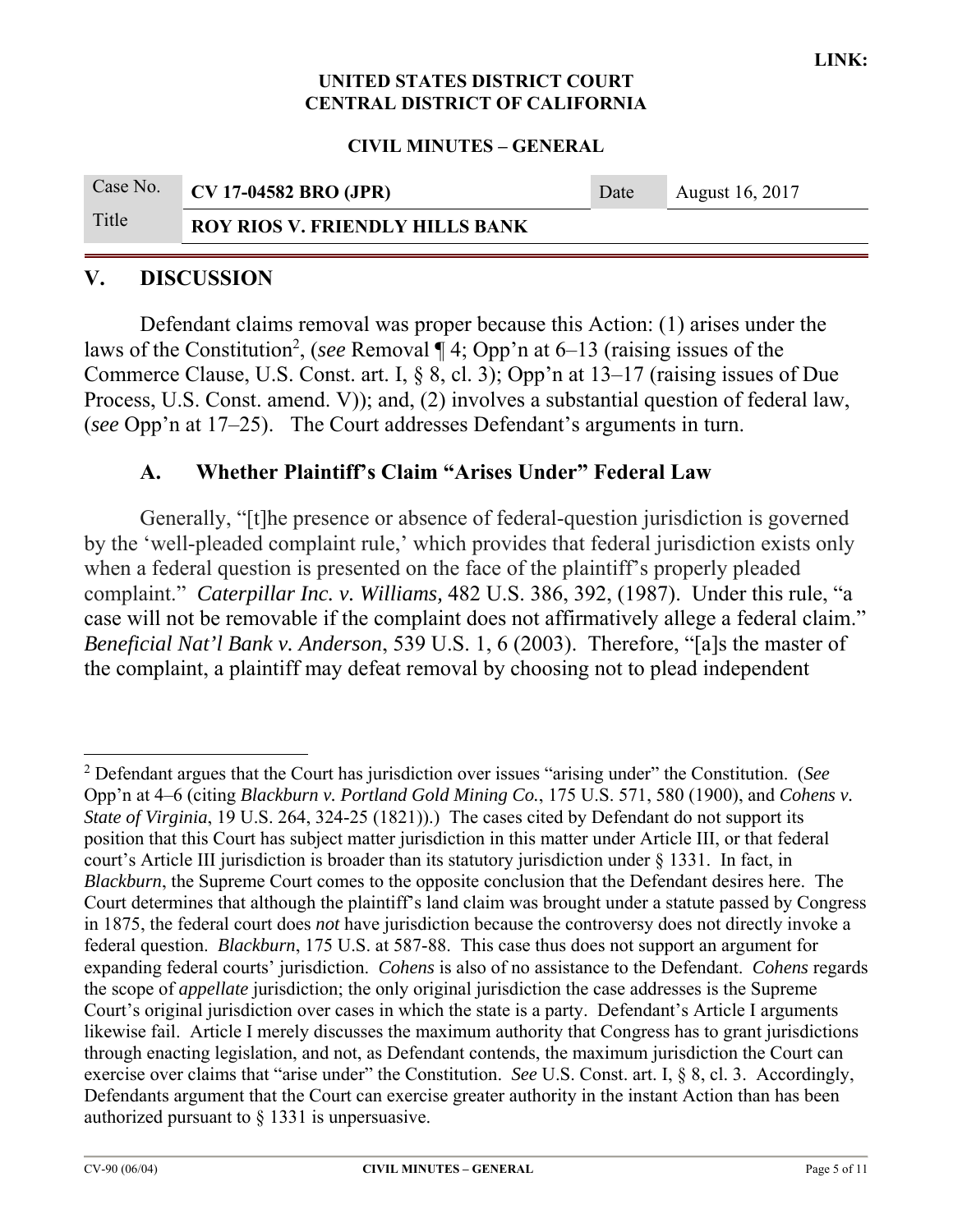**CIVIL MINUTES – GENERAL** 

|       | Case No. CV 17-04582 BRO (JPR)         | Date | August 16, 2017 |
|-------|----------------------------------------|------|-----------------|
| Title | <b>ROY RIOS V. FRIENDLY HILLS BANK</b> |      |                 |

federal claims." *ARCO Envtl. Remediation, LLC v. Dep't of Health and Envtl. Quality of Mont.*, 213 F.3d 1108, 1114 (9th Cir. 2000) (citing *Caterpillar Inc.* 482 U.S. at 399).

Moreover, "a case may not be removed to federal court on the basis of a federal defense . . . even if both parties admit that the defense is the only question truly at issue in the case." *Franchise Tax Bd. of Cal. v. Constr. Laborers Vacation Trust for S. Cal.*, 463 U.S. 1, 14 (1983); *see also Rivet v. Regions Bank of La.*, 522 U.S. 470, 478 (1998). Rather, federal jurisdiction "depends solely on the plaintiff's claims for relief and not on anticipated defenses to those claims." *ARCO Envtl. Remediation*, 213 F.3d at 1113; *see also K2 Am. Corp. v. Roland Oil & Gas LLC*, 653 F.3d 1024, 1029 ("Federal jurisdiction cannot hinge upon defenses or counterclaims, whether actual or anticipated.") (citing *Vaden v. Discover Bank*, 556 U.S. 49, 59 (2009)).

Here, Plaintiff asserts a single, state-law cause of action under California law namely, the Unruh Act. (Compl.  $\P$  17–22.) Moreover, in his prayer for relief, Plaintiff seeks only state-law remedies pursuant to the Unruh Act. (*See* Compl. ¶ 21.) While Defendant asserts a violation of due process, (*see* Answer at 6), as discussed above, removal based on a federal defense is improper. Because the Plaintiff only asserts a state-law cause of action and seeks only state-law remedies, the Court finds that the Plaintiff's claim does not "arise under" federal law. *See Cohen v. Ralphs Grocery Co.*, No. CV 13-01728 GAF (JEMx)., 2013 WL 1303825, at \*2 (C.D. Cal. Mar. 26, 2013) (finding the claim did not "arise under" federal law where the plaintiff alleged a single cause of action pursuant to a violation of the Unruh Act, even where the plaintiff alleged a violation of the ADA as a theory for proving the Unruh Act violation).

### **B. Whether the "Complete Preemption" Doctrine Applies**

In contrast to the "well-pleaded complaint rule," the "artful pleading" rule, provides that "a plaintiff may not defeat removal by omitting to plead *necessary* federal questions in a complaint." *ARCO Envtl. Remediation*, 213 F.3d at 1114 (emphasis added). Thus, even when the complaint contains a state-law cause of action, federal jurisdiction may lie "where federal law completely preempts state law." *Id.* (citing *Metro. Life Ins. Co. v. Taylor*, 481 U.S. 58, 63–64 (1987)). The "complete preemption" doctrine applies to "those cases in which federal law completely preempts state law and provides a federal remedy." *Id.* (citing *Ethridge v. Harbor House Rest.*, 861 F.2d 1389,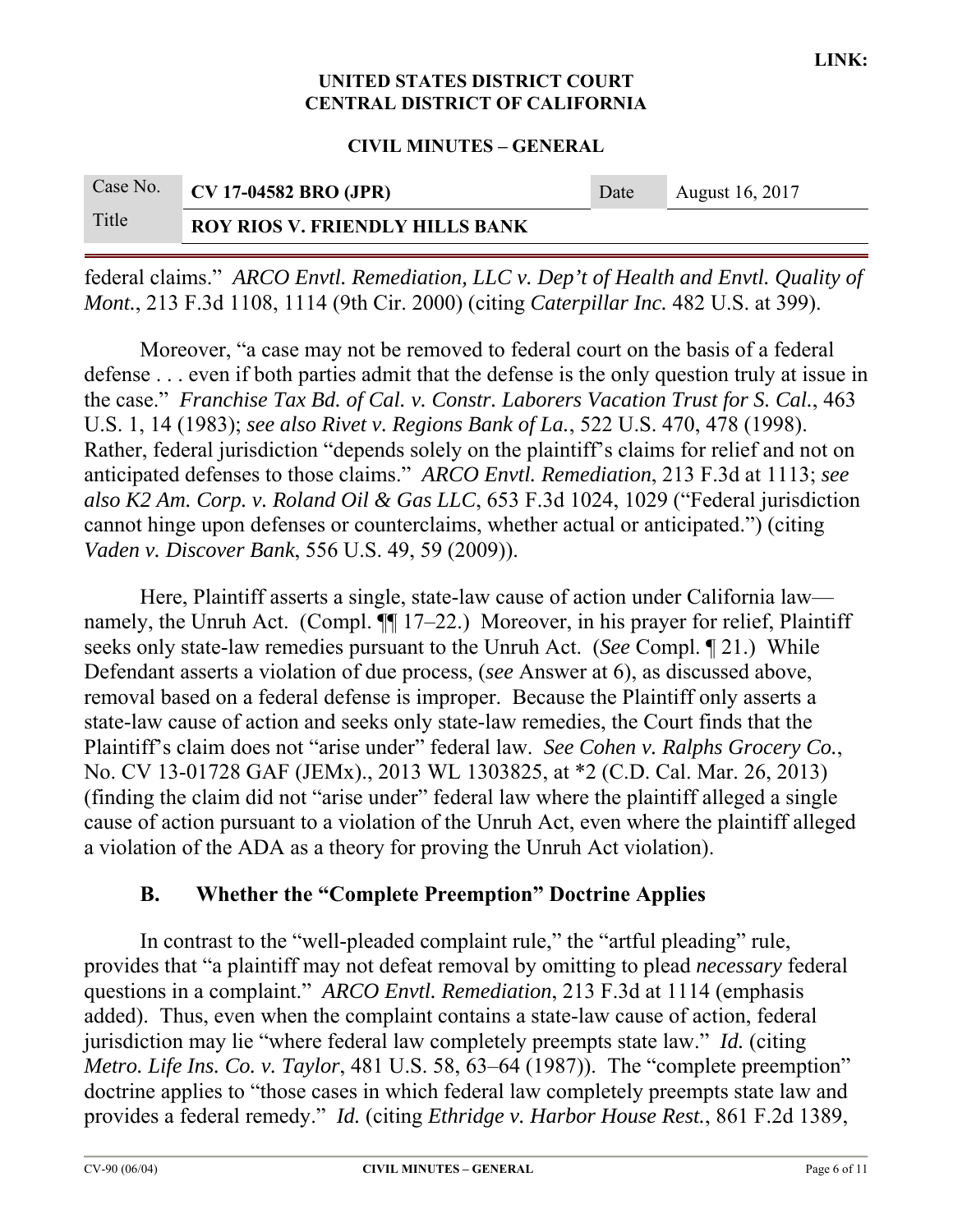### **CIVIL MINUTES – GENERAL**

|       | Case No. CV 17-04582 BRO (JPR)         | Date | August 16, 2017 |
|-------|----------------------------------------|------|-----------------|
| Title | <b>ROY RIOS V. FRIENDLY HILLS BANK</b> |      |                 |

1403 (9th Cir. 1988)). "Complete preemption is rare." *Id.* On the other hand, "preemption that stems from a conflict between federal and state law is a defense to a state law cause of action and, therefore, does not confer federal jurisdiction over the case." *Id.* (citing *Toumajian v. Frailey*, 135 F.3d 648, 654–55 (9th Cir. 1998)). "In determining whether a state statute is pre-empted by federal law and therefore invalid . . . [the court's] sole task is to ascertain the intent of Congress."

As discussed above, where a federal law does not completely displace state law, the state law is not completely preempted. Importantly, district courts in the Ninth Circuit have held that the ADA does not completely preempt the Unruh Act. *See, e.g.*, *Stevens v. Optimum Health Inst.– San Diego*, 810 F. Supp. 2d 1074, 1099 (S.D. Cal. 2011) (explaining that the ADA states that more expansive State laws are not preempted by the ADA, and specifically addressing that the ADA does not preempt the more expansive Unruh Act). And the Ninth Circuit has explained that Congress specifically intended that the ADA not give rise to a claim for damages, implying that the ADA does not completely displace the Unruh Act. *See Wander v. Kaus*, 304 F.3d 856, 859 (9th Cir. 2002). Where, as here, the Plaintiff seeks remedies not available through federal claims, the Court finds that federal law does not completely preempt Plaintiff's Unruh Act claims. *See Wander*, 304 F.3d at 859.

## **C. Whether Plaintiff's State-Law Claim Contains an Embedded Federal Question**

A state-law claim may also give rise to federal jurisdiction when the federal issue is "(1) necessarily raised, (2) actually disputed, (3) substantial, and (4) capable of resolution in federal court without disrupting the federal-state balance." *Gunn v. Minton*, 568 U.S. 251, 258 (2013) (citing *Grable & Sons Metal Prods., Inc. v. Darue Eng'g & Mfg.*, 545 U.S. 308, 314 (2005).

## **1. Necessarily Raised**

A state-law claim "necessarily raises" a federal question if the claim itself "actually turn[s] on construction of [a] federal law. *El Camino Hospital v. Anthem Blue Cross of Cal.*, Case No.: 5:14-CV-00662-EJD, 2014 WL 4072224, at \*3 (N.D. Cal. Aug. 14, 2014). Moreover, if a claim "can be supported by alternative and independent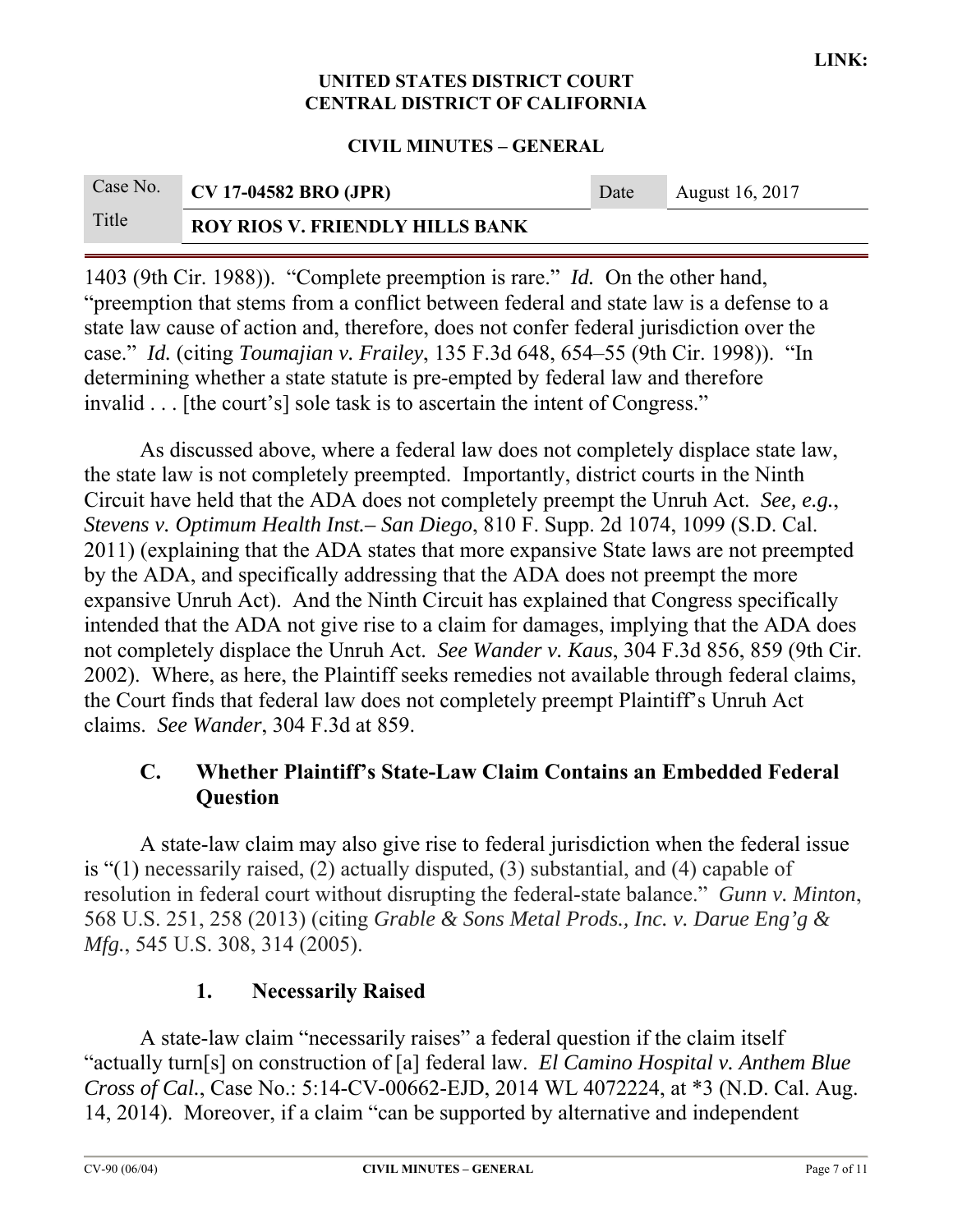#### **CIVIL MINUTES – GENERAL**

|       | Case No. CV 17-04582 BRO (JPR)         | Date | <b>August 16, 2017</b> |
|-------|----------------------------------------|------|------------------------|
| Title | <b>ROY RIOS V. FRIENDLY HILLS BANK</b> |      |                        |

theories—one of which is a state law theory and one of which is a federal law theory federal question jurisdiction does not attach because federal law is not a necessary element of the claim." *Rains v. Criterion Sys., Inc.*, 80 F.3d 339, 346 (9th Cir. 1996).

As discussed previously, Plaintiff alleges violations of the Unruh Act, which involves a violation of the ADA. (Compl. ¶ 20.) Because the Court does not have to address the merits of the ADA violation for Plaintiff to succeed on its Unruh Act claims, the Court finds that Plaintiff's claims do not "necessarily raise" a federal question. *See Merced Irrigation Dist. v. Cty. of Mariposa*, 941 F. Supp. 2d 1237, 1271 (E.D. Cal. 2013) ("[i]f a state-law claim is supported by a theory that contains an embedded federal issue, but the claim can nonetheless be decided on an alternative theory that is not predicated on federal law or a federal issue, then the claim itself does not *necessarily* raise a stated federal issue." $)$ .<sup>3</sup>

Additionally, Plaintiff seeks only monetary damages in this action. (Compl. ¶ 21.) The Ninth Circuit held in *Wander* that no federal question is raised when the plaintiff seeks only damages under a state statute that makes an ADA violation a violation of state law. *Wander*, 304 F.3d at 857. The Ninth Circuit reasoned that the ADA does not provide for monetary damages, and thus to "exercise federal question jurisdiction in these circumstances would circumvent the intent of Congress." *Id.*

Accordingly, the Court finds removal on the basis of an embedded federal question improper in this circumstance.

<sup>&</sup>lt;u> 1989 - Johann Stein, fransk politik (d. 1989)</u>  $3$  The Court notes that in a similar action, a district court found that it was ambiguous whether the alleged ADA violations used as a basis for violations of the Unruh Act were "necessarily raised." *See Thurston v. Container Store, Inc.*, Case No. 5:16-cv-02658-SVW-DTB, 2017 WL 658806, at \*3 (C.D. Cal. Feb. 16, 2017). To the extent these decisions differ, the Court finds the explicit reasoning of the Ninth Circuit controlling. *See Rains*, 80 F.3d at 346. Thus the Court finds that federal question is not "necessarily raised." Furthermore, even assuming it is ambiguous whether the federal question is "necessarily raised," all ambiguities are resolved in favor of remand. *Container Store, Inc.*, 2017 WL 658806, at \*3 (citing *Hunter*, 582 F.3d at 1042).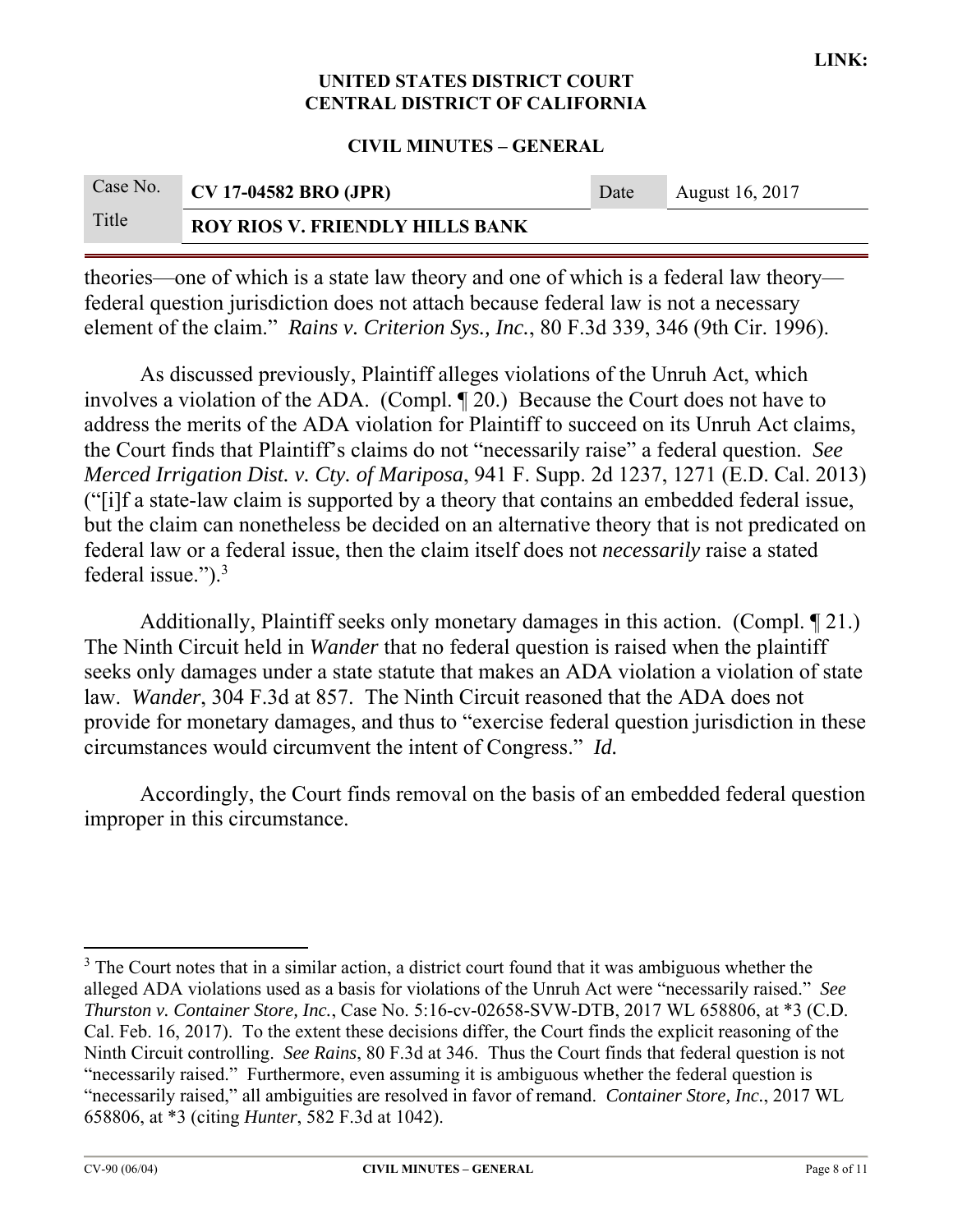#### **CIVIL MINUTES – GENERAL**

|       | Case No. CV 17-04582 BRO (JPR)         | Date | August 16, 2017 |
|-------|----------------------------------------|------|-----------------|
| Title | <b>ROY RIOS V. FRIENDLY HILLS BANK</b> |      |                 |

## **2. "Substantial Question"**

Defendant's basis for jurisdiction also fails on the "substantial question" prong. For a federal question to be substantial, "it is not enough that the federal issue be significant to the particular parties in the immediate suit . . . ." *Gunn*, 568 U.S. at 251. Rather, the "substantiality inquiry . . . looks instead to the importance of the issue to the federal system as a whole." *Id.* Moreover, a question is generally not substantial when it involves "fact-bound and situation specific" inquiries. *See id.* at 263.

Here, the dispute involves the potential interpretation of a federal statute as an element of a state-law claim. (*See* Compl. ¶ 21.) However, even if the Court were to resolve the issue of whether Defendant violated the ADA, the Court's decision involves a "case within a case" inquiry similar to claim presented in *Gunn*. *See Gunn*, 568 U.S. at 261–62. The issue of whether the ADA applies to websites has arisen previously. *Gorecki v. Hobby Lobby Stores, Inc.*, No. CV 17-1131-JFW(SKx), 2017 WL 2957736, at \*7 (C.D. Cal. June 15, 2017) (citing *Nat'l Ass'n of the Deaf v. Netflix, Inc.*, 869 F. Supp. 2d 196, 205 n.2 (D. Mass. 2012); *Nat'l Fed'n of the Blind v. Target Corp.*, 452 F. Supp. 2d 946, 964 (N.D. Cal. 2006)) ("[T]his is a relatively straightforward claim that Hobby Lobby failed to provide disabled individuals full and equal enjoyment of goods and services . . . by not maintaining a fully accessible website. There is nothing unique about this case, as federal courts have resolved effective communication claims under the ADA in a wide variety of contexts—including cases involving allegations of unequal access to goods, benefits and services provided through websites.").

Moreover, as this Action involves an application of the ADA rather than a "novel question" of federal law, state courts are likely to "hew closely to the pertinent federal precedents" of decisions regarding the ADA. *See Gunn*, 568 U.S. at 262; *cf. Tafflin v. Levitt*, 493 U.S. 455, 465 ("State courts adjudicating civil RICO claims will . . . be guided by federal court interpretations of the relevant federal criminal statutes . . . ."). Thus, this Court finds that the Action does not raise a substantial federal question. Finally, to the extent that it is ambiguous whether the claim raises a substantial federal question, as discussed previously, the Court must resolve all ambiguities in favor of remand. *Hunter*, 532 F.3d at 1042.

//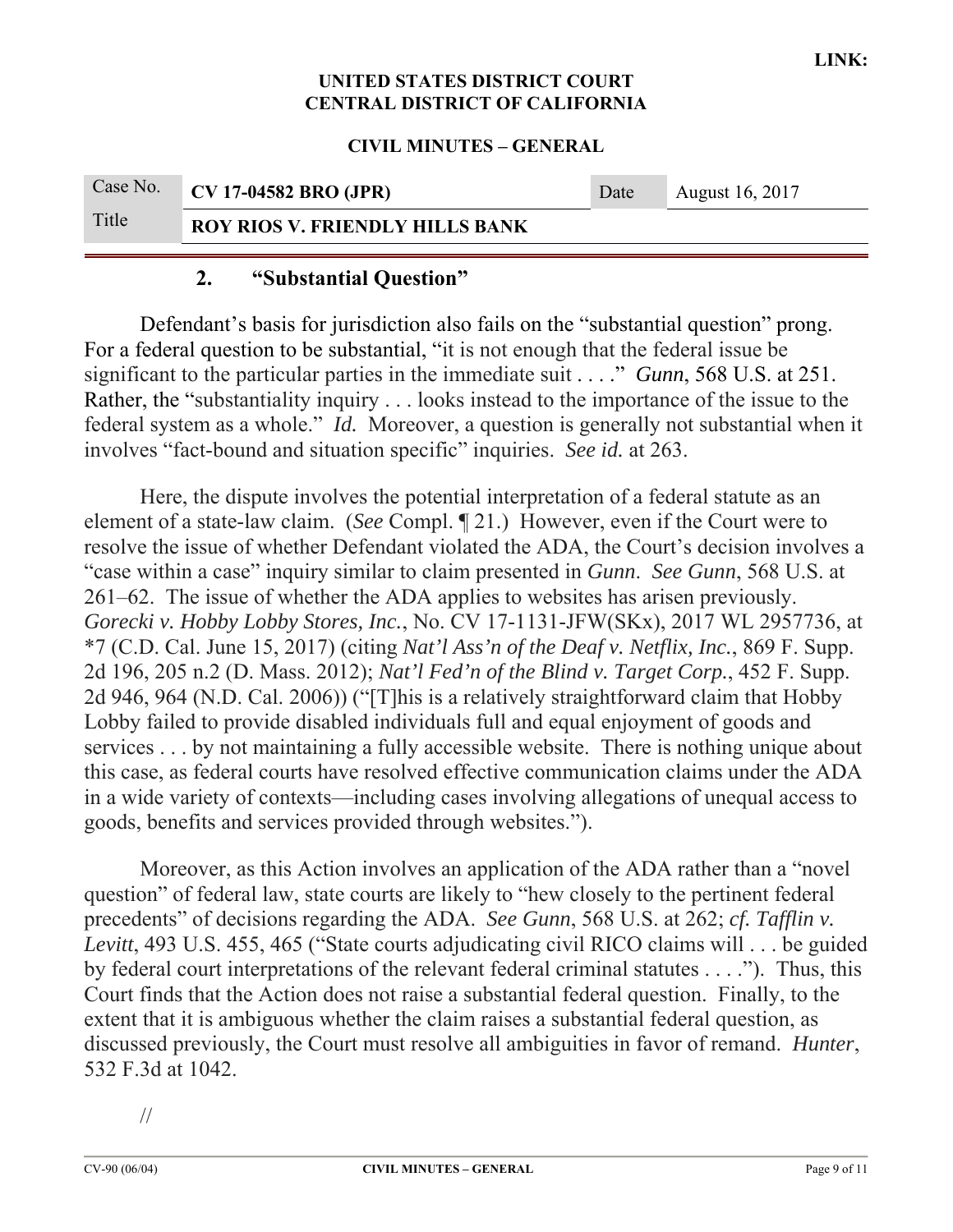**CIVIL MINUTES – GENERAL** 

|       | Case No. CV 17-04582 BRO (JPR)         | Date | August 16, 2017 |
|-------|----------------------------------------|------|-----------------|
| Title | <b>ROY RIOS V. FRIENDLY HILLS BANK</b> |      |                 |

## **3. Disrupting the Federal-State Balance**

For federal jurisdiction to lie, the resolution of a dispute must not disturb the appropriate "balance of federal and state judicial responsibilities." *See Gunn*, 568 U.S. at 264. If instead the State has a particularly strong interest in deciding the issue underlying the dispute, finding federal jurisdiction is likely to upset the Federal-State balance. *See id.* (holding that because states have a "special responsibility for maintaining standards among members of the licensed professions," allowing a federal court to decide the dispute in a malpractice claim would upset the balance of federal and state responsibilities).

Here, the claim involves interpretation of the Unruh Act between a resident of California, (*see* Compl. ¶ 4), and a corporation that maintains its principal place of business in California, (*see* Compl. ¶ 5). Moreover, as discussed above, the federal question is likely not necessary to the Unruh Act claim, nor is the issue substantial. Accordingly, the Court finds that federal adjudication of the claim would disrupt the balance between federal and state judiciaries. *See id.* (explaining that federal adjudication of the claim would likely upset the federal-state balance where there was no "substantial" federal question and the issue pertained to matters of particular importance for state resolution). Again, as discussed above, to the extent this element is ambiguous, the Court resolves the ambiguity in favor of remand.<sup>4</sup>

## **D. Whether the Court Has Diversity Jurisdiction**

Pursuant to  $\S 1332(a)(1)$ , a federal district court has jurisdiction over "all civil" actions where the matter in controversy exceeds the sum or value of \$75,000, exclusive of interest and costs," and the dispute is between citizens of different states. The Supreme Court has interpreted § 1332 to require "complete diversity of citizenship," meaning each plaintiff must be diverse from each defendant. *Caterpillar Inc. v. Lewis*, 519 U.S. 61, 67–68 (1996). Here, Plaintiff and Defendant are both citizens of California. (*See* Compl. ¶¶ 4, 5.) Moreover, Defendant failed to argue that diversity jurisdiction

<sup>&</sup>lt;sup>4</sup> Because Defendant fails to establish the first, third, and fourth prongs of the "embedded federal question" inquiry, the Court need not reach the "actually disputed" prong.